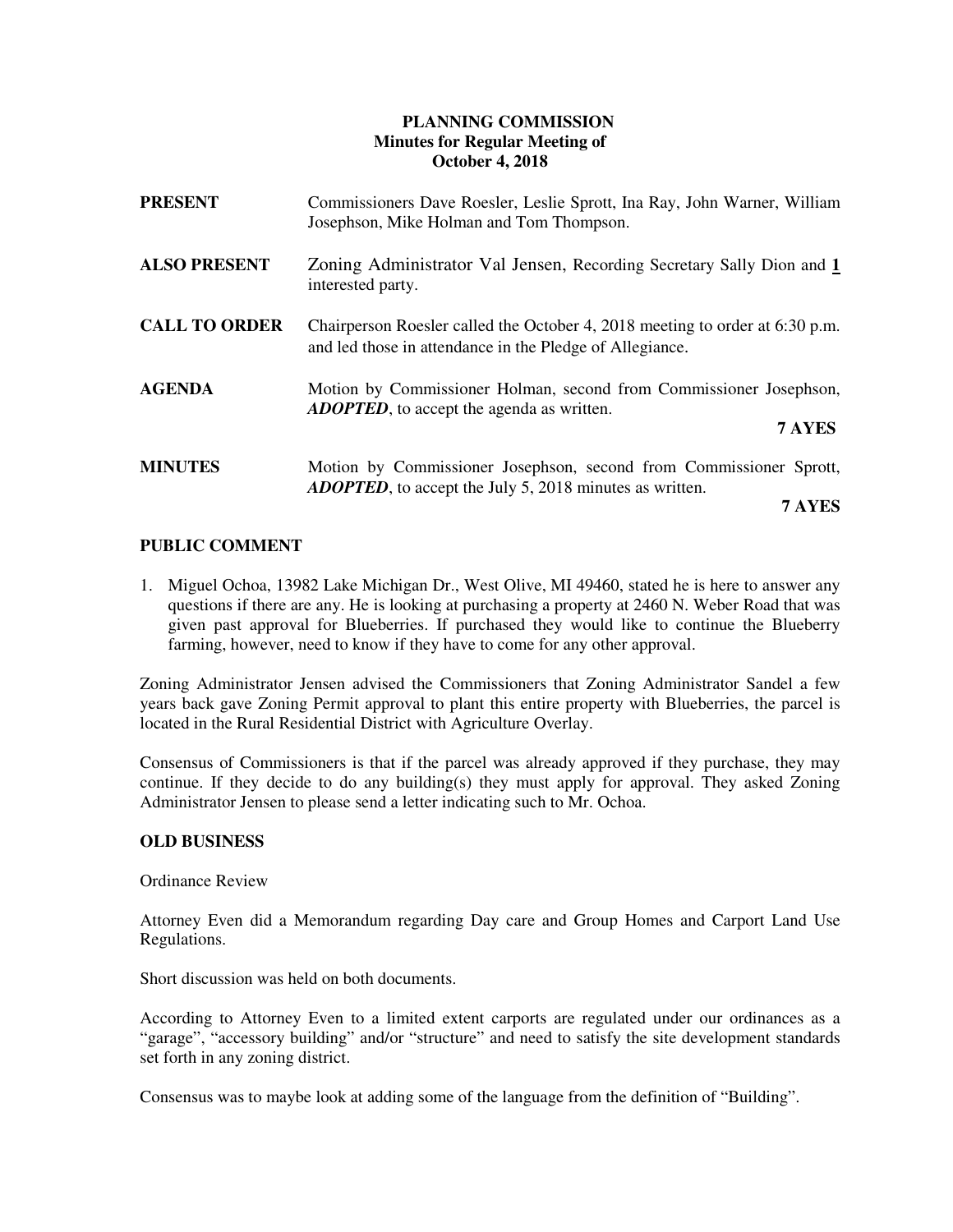#### FRUITLAND TOWNSHIP PLANNING COMMISSION October 4, 2018 REGULAR MEETING MINUTES

According to Attorney Even there appears to be internal inconsistencies within the Township's zoning ordinance that require attention dealing with state licensed residential facilities. Michigan statues to a large extent limit a township's power to regulate such facilities by ordinance. He suggests using the language adopted by the legislature in our ordinances: Michigan law provides (MCL 125.3206).

A sub-committee of Commissioners Sprott, Holman and Thompson will meet and review.

Zoning Administrator Jensen stated there are major issues with the existing fence ordinance. He had some sample language from a couple of other townships.

Commissioner Josephson asked what is going to be done about fences, it needs work.

Zoning Administrator Jensen concurred, said needs review, sketch we have is not correct in the fence ordinance and most of it is going to be very hard to enforce.

Consensus was to have sub-committee review current language. Zoning Administrator Jensen stated he would need to be part of the sub-committee and it would need to wait until January or February 2019.

Commissioner Josephson and Chairperson Roesler will be on said sub-committee with meeting(s) to be scheduled in January or February 2019 as time permits.

### **PLANNING/ZONING UPDATES**

Commissioner Warner commented about two applications that the Zoning Board of Appeals acted on in the past couple months. One was for the demolition of 4 existing cottages being replaced with 3 cottages on existing footprints moving 3' to meet setbacks on a non-conforming lot. The other was to combine two non-conforming lots of record that would not meet zoning requirements for the Inland Lakes District, the owner was requesting to combine so they could do an addition, with survey done it was found the house is right in the middle of the two parcels. Both variance requests were granted.

#### **COMMISSIONER COMMENTS**

Commissioner Josephson stated he met with Dallas from the Muskegon Conservation District regarding Water Quality Protection of the Duck Creek Watershed. He said it was very interesting. Dallas commended the township, however, stated we don't have ordinances to back up the Master Plan. Fertilizer needs to be regulated on lakefront properties, there is a gap from what the State requires re: under five (5) acre parcels on water/wetlands and protecting existing wetlands. Dallas also suggested Planning Commission Members take turns going to the Duck Lake Watershed meetings.

## **ADJOURNMENT**

Motion by Commissioner Josephson, second from Commissioner Holman, *ADOPTED***,** to *ADJOURN,* the October 4, 2018 regular meeting at 7:45 p.m. **7AYES** 

Respectfully Submitted,